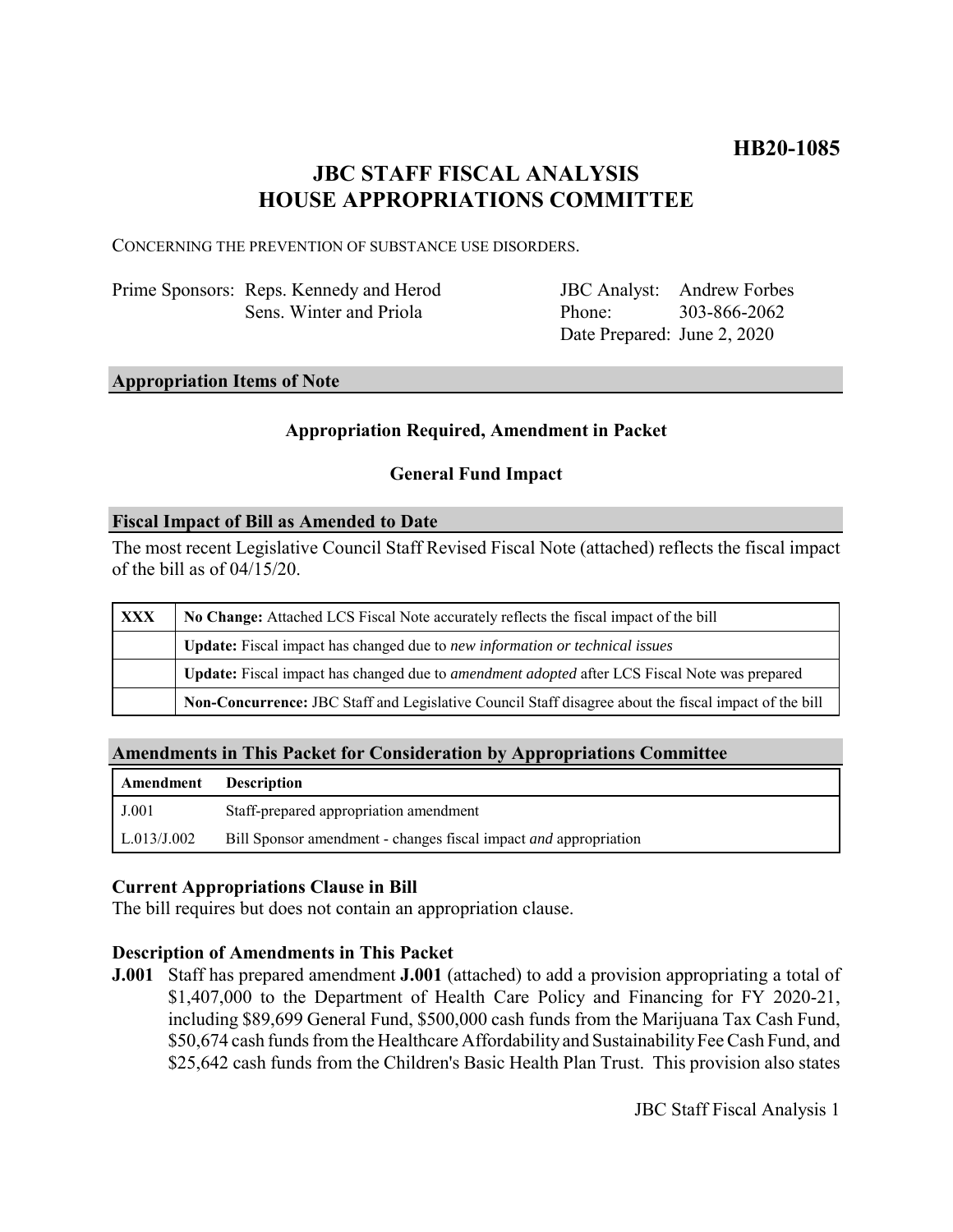that the appropriation is based on the assumption that the Department will receive \$740,985 federal funds to implement the act.

The amendment includes a provision appropriating \$632,874 cash funds from the Marijuana Tax Cash Fund to the Department of Human Services for FY 2020-21.This provision also states that the appropriation is based on the assumption that the Department will require an additional 0.8 FTE for FY2020-21.

The amendment includes a provision appropriating \$2,000,000 cash funds from the Marijuana Tax Cash Fund to the Department of Public Health and Environment for FY 2020-21. This provision also states that the appropriation is based on the assumption that the Department will require an additional 0.9 FTE for FY2020-21.

The amendment includes a provision appropriating \$768,540 General Fund to the Department of Regulatory Agencies for FY 2020-21.

# **L.013 and J.002**

Bill Sponsor amendment **L.013** (attached) amends the House Health and Insurance committee report that reduces the fiscal impact of the bill to \$18,540 cash funds in the Department of Regulatory Agencies.

Staff has prepared amendment **J.002** (attached) to add a provision appropriating a total of \$18,540 cash funds from the Division of Professions and Occupations Cash Fund to the Department of Regulatory Agencies. Of this amount, \$15,990 will be reappropriated to the Department of Law for legal services.

# **If the Committee adopts L.013, it should also adopt J.002. If the Committee does not adopt L.013, it should adopt J.001.**

# **Points to Consider**

# *General Fund Impact*

The Joint Budget Committee has proposed a budget package for FY 2020-21 based on the following:

- the May 12, 2020, Office of State Planning and Budgeting revenue forecast;
- a school finance bill placeholder for a reduction of \$723.8 million General Fund;
- a placeholder for the reduction of \$202.0 million General Fund through one or more non-JBC package bills; and
- an adjusted statutory General Fund reserve percentage of 3.84 percent equal to \$402.0 million.

This bill requires a General Fund appropriation of \$858,239 for FY 2020-21, thereby

JBC Staff Fiscal Analysis 2